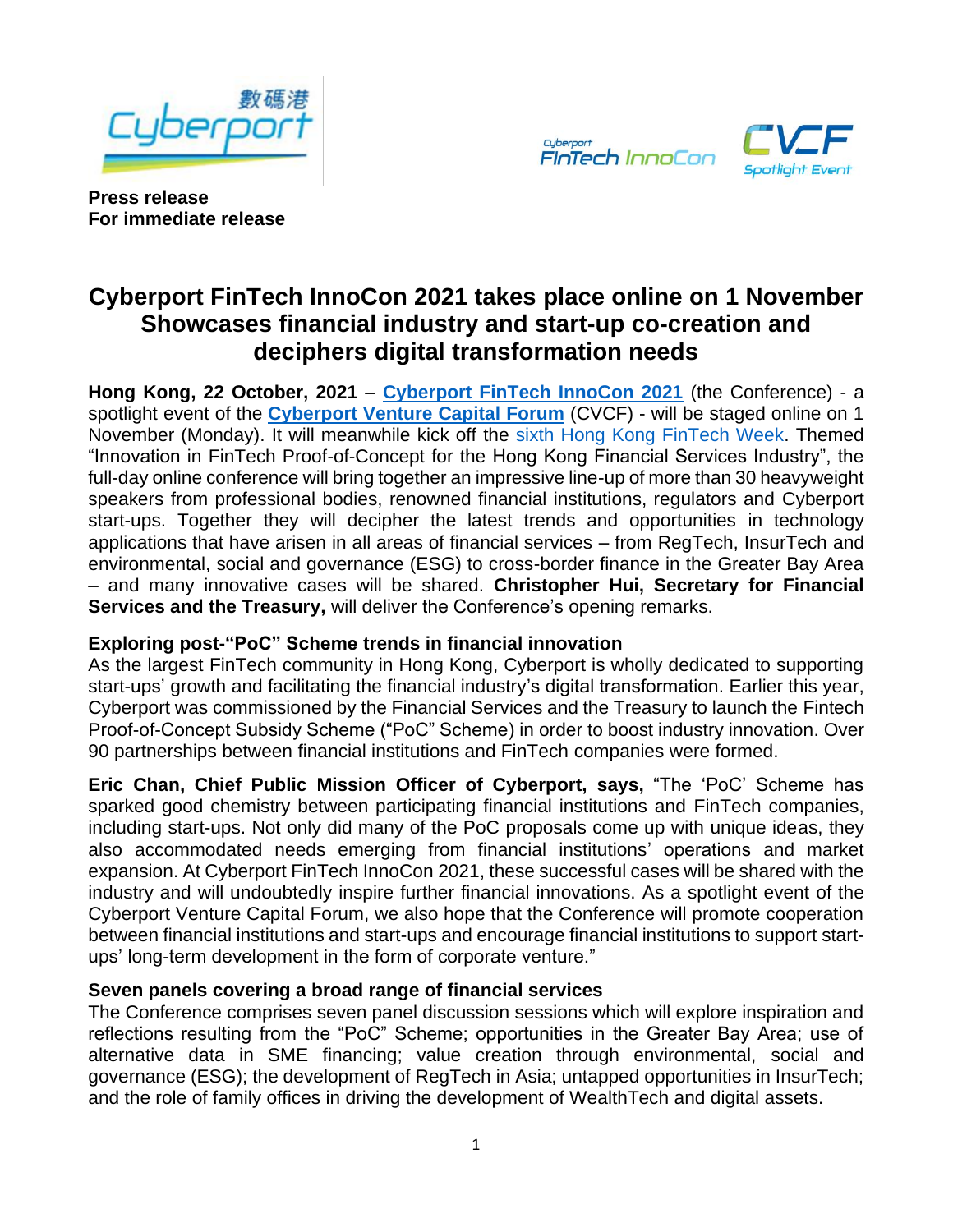





These discussions will be moderated by **InvestHK**, as well as representatives of professional organisations including the **Hong Kong Institute of Bankers**, **Hong Kong Federation of Insurers** and **Hong Kong Securities and Investment Institute**, who will explore the needs of a variety of financial industry sectors from a practitioner's point of view. Representatives of renowned financial institutions include John Wong, Head of Global Liquidity and Cash Management, **Hang Seng Bank**; LK Lau, Deputy General Manager for Hong Kong Branch, Deputy General Manager for FinTech Center and Chief Pace Officer, **China Life Insurance (Overseas) Company Limited**; Johnny Chung, General Manager, Head of Product Innovation Management Division, **China Construction Bank (Asia) Corporation.** Together with a number of Cyberport start-ups, they will share practical experiences from their "co-creation" and explore the new trends and opportunities the PoC Scheme brings to the financial industry.

Interested parties from the financial industry, FinTech sector and business sector as well as SMEs and investors please visit<https://cvcf.cyberport.hk/en/fintech> for more information and to register for free.

#### **Main forum of CVCF to discuss post-pandemic venture capital trends**

Cyberport FinTech InnoCon is one of the spotlight events of Cyberport's premier annual venture forum, Cyberport Venture Capital Forum. The CVCF aims to examine the development of and opportunities within individual industries and to promote diversified growth in innovative technology industries. With the theme of "Venturing for Success: Resilience, Growth & Opportunity", the CVCF will be held from 2 to 3 November, bringing together more than 70 industry leaders, top-notch investors, enterprises and technopreneurs to discuss and share insights on post-Covid-era trends in global venture capital and the I&T sector, investor strategies, emerging venture capital, opportunities and prospects in the Greater Bay Area and more, as well as facilitating deal flow and providing extensive opportunities for start-ups to explore fundraising opportunities.

###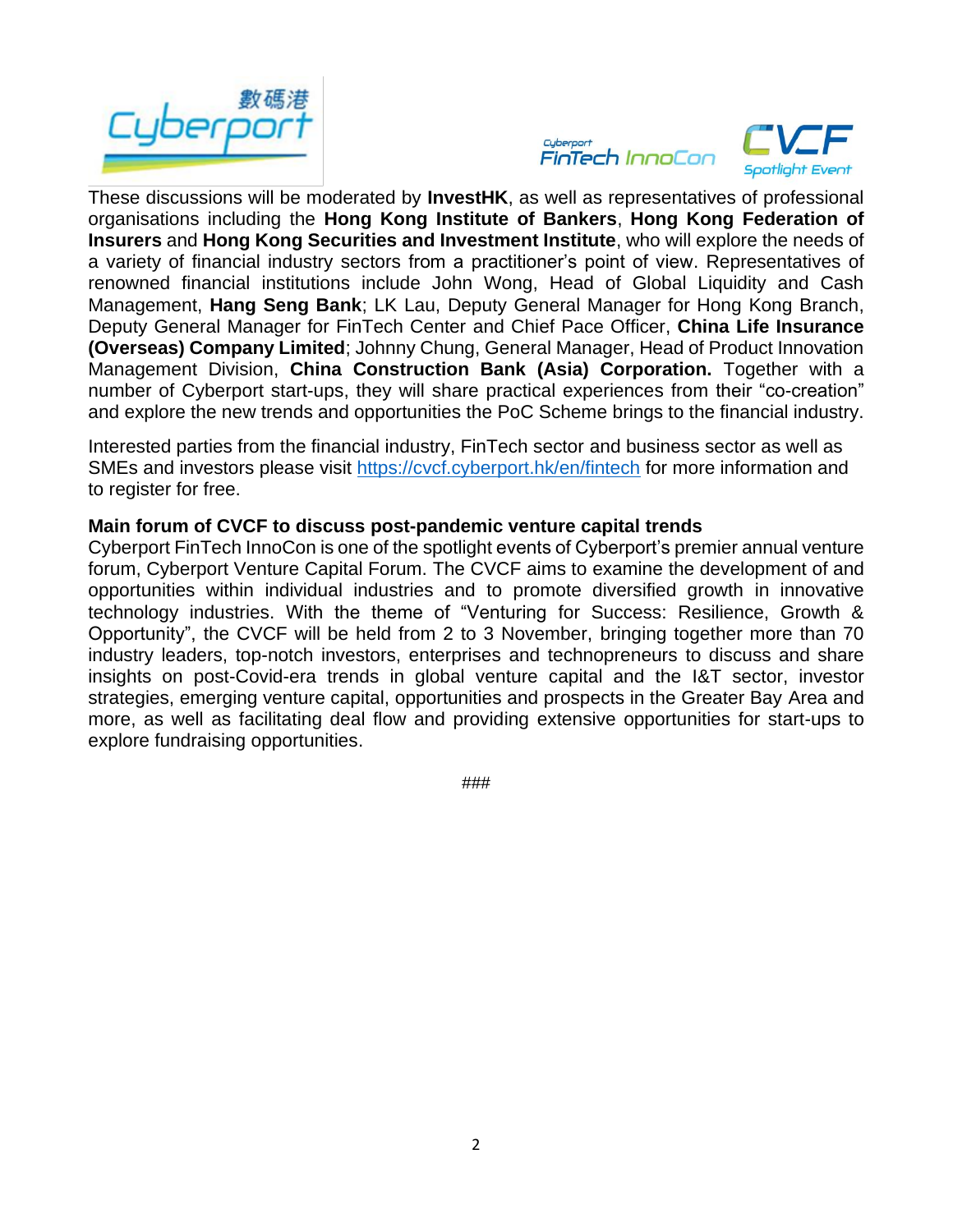





 For high-resolution photos, please download via this [link](https://drive.google.com/drive/folders/1dg6BDrPN2VZubfr5QrVvpdmnUfCziETv?usp=sharing)



Cyberport FinTech InnoCon 2021, a spotlight event of the Cyberport Venture Capital Forum, will be staged online on 1 November. The Conference will bring together an impressive lineup of more than 30 heavyweight speakers from professional bodies, renowned financial institutions, regulators and Cyberport start-ups to share insights on the latest trends and opportunities in technology applications that have arisen in all areas of financial services.



Eric Chan, Chief Public Mission Officer of Cyberport, says, "As a spotlight event of the Cyberport Venture Capital Forum, we hope that the FinTech InnoCon will promote cooperation between financial institutions and start-ups and encourage financial institutions to support start-ups' long-term development in the form of corporate venture."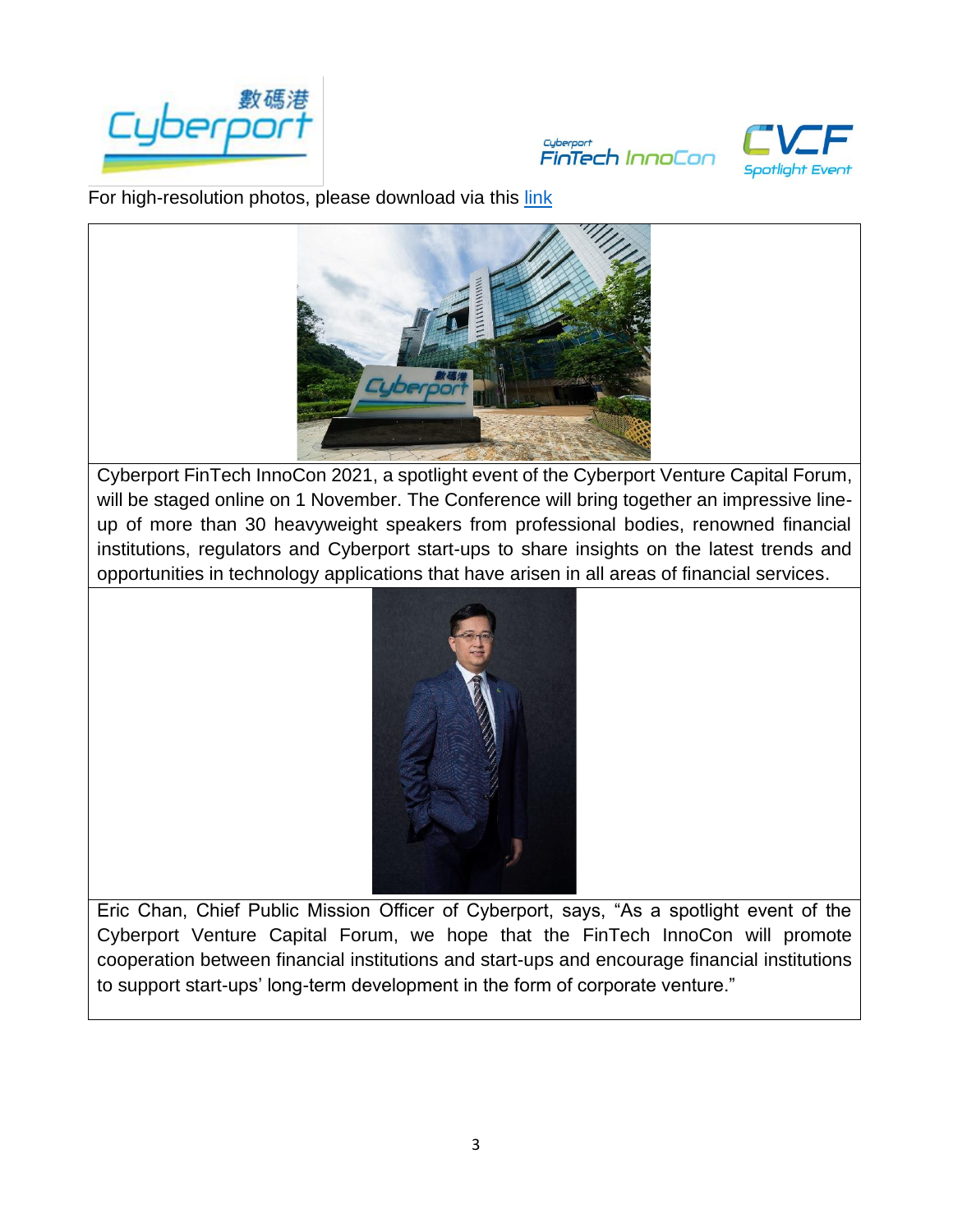





#### **About Cyberport**

Cyberport is an innovative digital community with around 800 on-site start-ups and technology companies. It is management by Hong Kong Cyberport Management Company Limited, which is wholly owned by the Hong Kong SAR Government. With a vision to be the hub for digital technology thereby creating a new economic driver for Hong Kong, Cyberport is committed to nurturing a vibrant tech ecosystem by cultivating talent, promoting entrepreneurship among youth, supporting start-ups on their growth journey, fostering industry development by promoting strategic collaboration with local and international partners, and integrating new and traditional economies by accelerating digital transformation in the public and private sectors.

For more information, please visit [www.cyberport.hk](http://www.cyberport.hk/) 

### **For media enquiries, please contact:**

**Cyberport Denny Law** Tel: (852) 3166 3808 Email: [dennylaw@cyberport.hk](mailto:dennylaw@cyberport.hk) **Creative Consulting Group Chloe Lee** Tel: (852) 3159 2929 Mobile: (852) 9872 7211 Email: [chloe.lee@creativegp.com](mailto:chloe.lee@creativegp.com)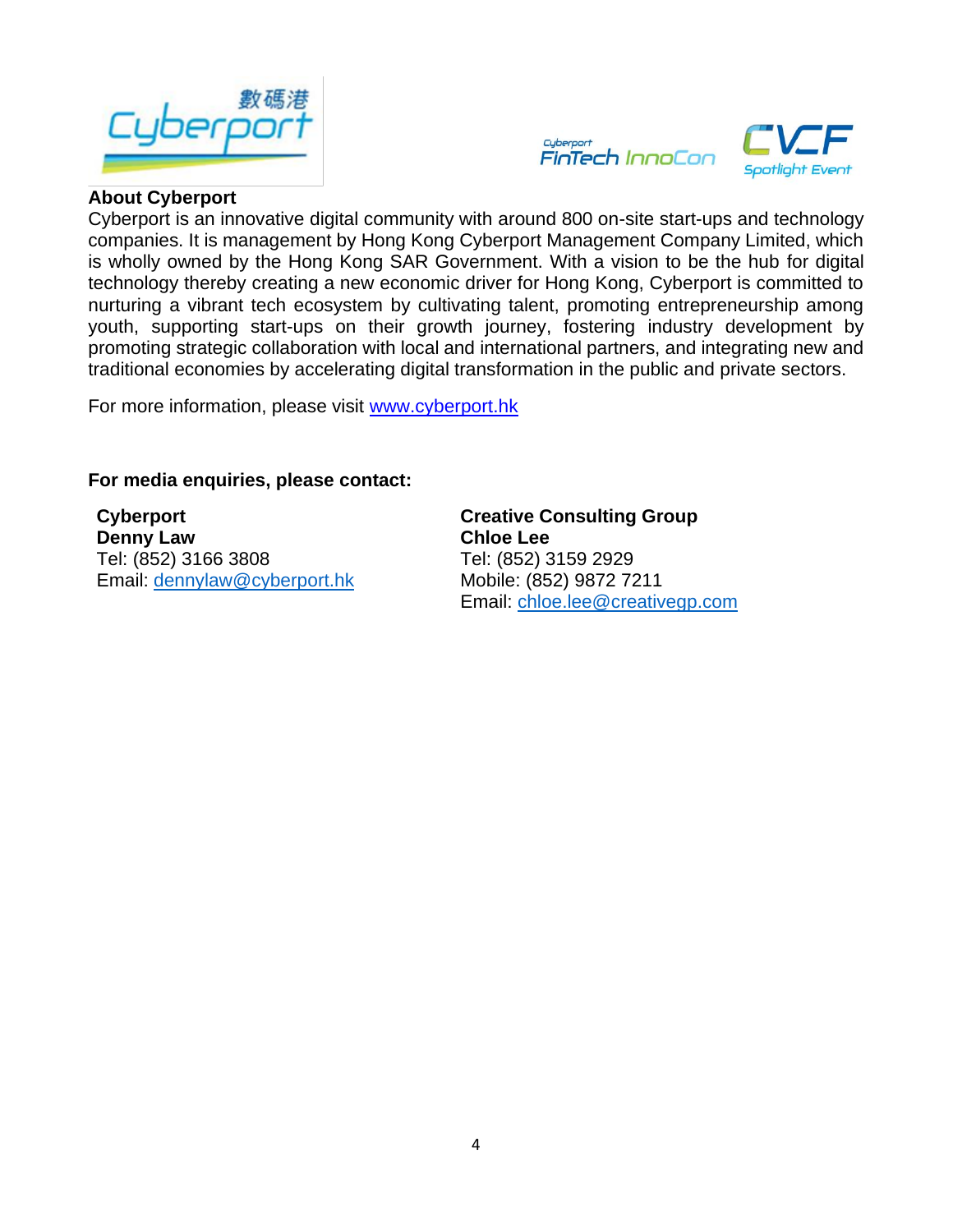





## **Appendix**

## **Cyberport FinTech InnoCon 2021 Program Framework (1 November)**

| <b>Time</b>     | <b>Programme Framework</b>                                                                                                                                                                                                                                                                                                                                                                                                                       |
|-----------------|--------------------------------------------------------------------------------------------------------------------------------------------------------------------------------------------------------------------------------------------------------------------------------------------------------------------------------------------------------------------------------------------------------------------------------------------------|
| $10:00 - 10:15$ | <b>Welcome Remarks</b><br>Speaker: Dr George Lam, BBS, Chairman, Cyberport                                                                                                                                                                                                                                                                                                                                                                       |
|                 | <b>Opening Remarks</b><br>Speaker: Mr Christopher Hui Ching Yu, JP, Secretary for Financial<br>Services and the Treasury, Government of the Hong Kong Special<br><b>Administrative Region</b>                                                                                                                                                                                                                                                    |
| $10:15 - 11:00$ | Session 1: The Future of HK FinTech Development - After<br><b>FinTech Proof-of-Concept Subsidy Scheme</b>                                                                                                                                                                                                                                                                                                                                        |
|                 | Moderator:<br>Eric Chan, Chief Public Mission Officer, Cyberport                                                                                                                                                                                                                                                                                                                                                                                 |
|                 | Panellists:<br>Tony Chan, Associate Director, Policy and Development<br>Division, Insurance Authority<br>Nelson Chow, Chief Fintech Officer, Fintech Facilitation Office,<br>Hong Kong Monetary Authority<br>John Wan, General Manager (eMPF Project), Mandatory<br><b>Provident Fund Schemes Authority</b><br>Elizabeth Wong, Director of Licensing and Head of Fintech<br>$\bullet$<br>unit, Intermediaries, Securities and Futures Commission |
| $11:00 - 11:45$ | Session 2: Go Big into Greater Bay Area (GBA)<br>Moderator:<br>King Leung, Head of Fintech, InvestHK<br>Panellists:<br>LK Lau, Deputy General Manager for Hong Kong Branch;                                                                                                                                                                                                                                                                      |
|                 | Deputy General Manager for FinTech Center; Chief Pace<br>Officer, China Life Insurance (Overseas) Company Limited<br>Desmond Leung, Vice President and General Manager, Global<br>$\bullet$<br>Merchant and Network Services, Greater China, American<br>Express International, Inc.<br>Kim Mak, Co-Founder and CEO, Key Points Exchange<br>William Yeung, FSA, Co-Founder & CEO, MediConCen                                                     |
|                 | Limited                                                                                                                                                                                                                                                                                                                                                                                                                                          |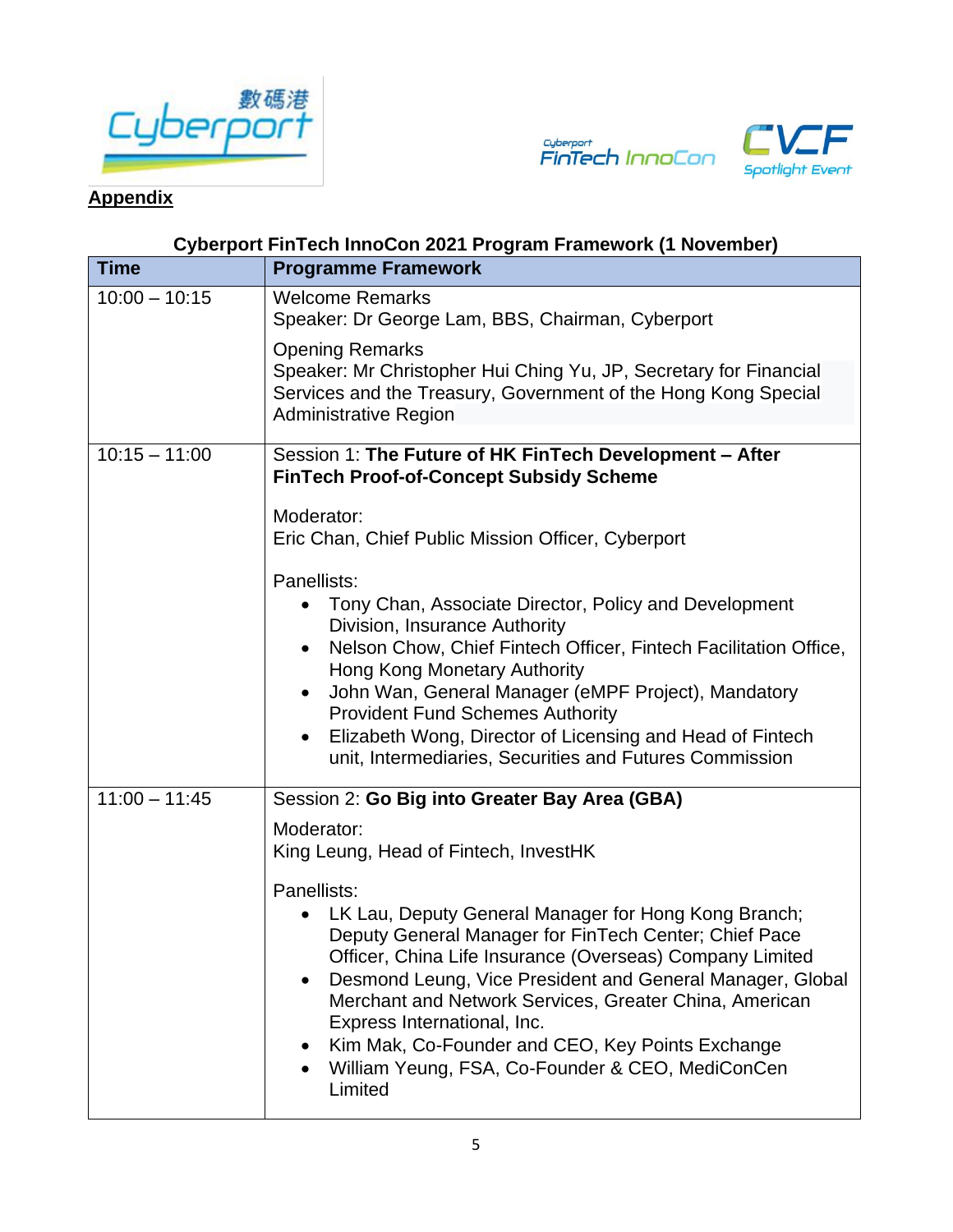





| $12:00 - 12:45$ | Session 3: Alternative Data for SME Financing                                                                                                                                                                                                                                                                                              |
|-----------------|--------------------------------------------------------------------------------------------------------------------------------------------------------------------------------------------------------------------------------------------------------------------------------------------------------------------------------------------|
|                 | Moderator: Philip Kam, General Manager, Institute Development, The<br>Hong Kong Institute of Bankers                                                                                                                                                                                                                                       |
|                 | Panellists:<br>Johnny Chung (HKICPA, ACCA), General Manager, Head of<br>Product Innovation Management Division, China Construction<br><b>Bank (Asia) Corporation</b><br>Jessica Liu, Founding Member, Planto<br>Ivan Ng, Founder and CEO, FindDoc<br>John Wong, Head of Global Liquidity and Cash Management,<br>Hang Seng Bank            |
| $14:00 - 14:45$ | Session 4: ESG - What can FinTech help?                                                                                                                                                                                                                                                                                                    |
|                 | Moderator:<br>Rico Tang, Senior Manager, FinTech Team Lead, Cyberport                                                                                                                                                                                                                                                                      |
|                 | Panellists:<br>Mr Gabriel Kung, Chief Commercial Officer, Bowtie Life<br><b>Insurance Company Limited</b><br>Mr Trevor Laight, CEO, FrancXav Asia Ratings Limited<br>Siu Ming Yiu, Associate Head (Teaching and Learning), The<br>University of Hong Kong                                                                                  |
| $14:45 - 15:30$ | Session 5: RegTech in HK - Our Strength And Future                                                                                                                                                                                                                                                                                         |
|                 | Moderator:<br>Ruth Kung, Chief Executive, Hong Kong Securities and Investment<br>Institute                                                                                                                                                                                                                                                 |
|                 | Panellists:<br>Wallace Chow, Fraud and compliance director, FCC Analytics<br>Limited<br>William Lam, Chief Executive Officer, Funding Reach Group<br>Millie Pau, Alternate Chief Executive & Chief Compliance<br>Officer, WeLab Bank<br>Merng Phang Lim, Chief Compliance Officer (Counsel), The<br>Hong Kong Mortgage Corporation Limited |
| $15:30 - 16:15$ | Session 6: Unleash Your Imagination in InsurTech                                                                                                                                                                                                                                                                                           |
|                 | Moderator:<br>Selina Lau, Chief Executive, Hong Kong Federation of Insurers<br>(HKFI)                                                                                                                                                                                                                                                      |